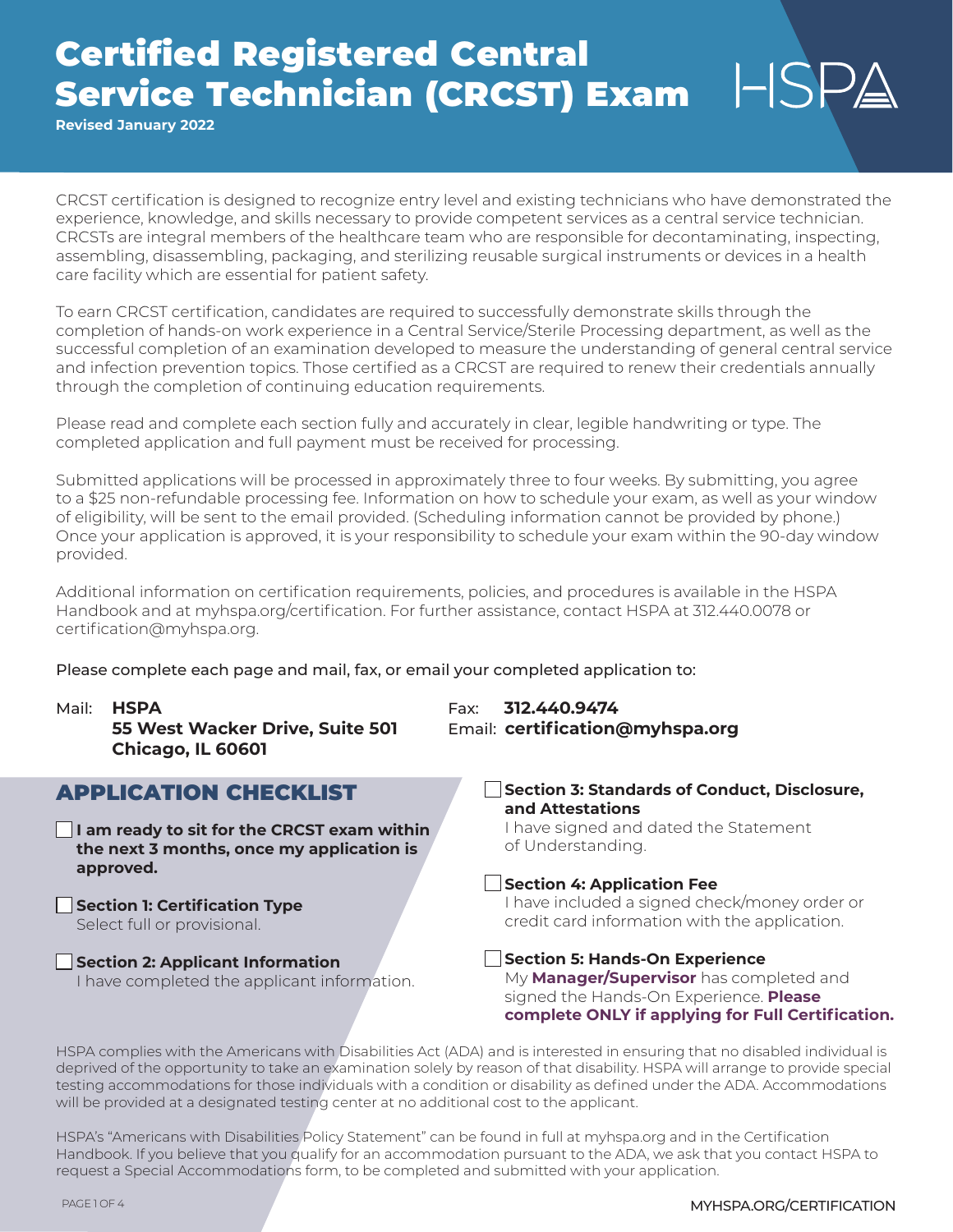# Certified Registered Central Service Technician (CRCST) Exam

**Revised January 2022**

Mr. Nrs. Nrs. Dr.

# SECTION 1<sup>:</sup> CERTIFICATION TYPE

**Please let us know if you are applying for Full Certification or Provisional Certification.**

**Full Certification:** I have completed the required 400 hours of hands-on experience, as outlined by Section 5 of this application, in a Central Service/Sterile Processing department. **My Manager/Supervisor has completed Section 5 and I am submitting it with my application to test.**

**Provisional Certification:** I will complete the required 400 hours of hands-on experience within 6 months of passing the certification exam. My hours will be accumulated in the categories, as outlined by Section 5 of this application. I understand that if I fail to complete and submit documentation of these hours to HSPA prior to the deadline, my certification will be revoked and I will be required to re-apply for certification.

## SECTION 2: **APPLICANT INFORMATION**

**Please enter your first and last name as they appear on your primary government issued photo ID.**

| ▁▁▏▎▘▏▎. ▁▁▏▎▘▏▎つ. ▁▁▏▎▘▎つ. ▁▁▁▎心▎.                                                                                                                                                  |  |
|--------------------------------------------------------------------------------------------------------------------------------------------------------------------------------------|--|
|                                                                                                                                                                                      |  |
|                                                                                                                                                                                      |  |
|                                                                                                                                                                                      |  |
| <b>Personal Information</b>                                                                                                                                                          |  |
|                                                                                                                                                                                      |  |
|                                                                                                                                                                                      |  |
|                                                                                                                                                                                      |  |
|                                                                                                                                                                                      |  |
| <b>Employment Information (if available)</b>                                                                                                                                         |  |
|                                                                                                                                                                                      |  |
| Current Position Title: 2000 Current Position Title: 2000 Current Position Position Position Position Title:                                                                         |  |
|                                                                                                                                                                                      |  |
|                                                                                                                                                                                      |  |
|                                                                                                                                                                                      |  |
| An email is required. Confirmation and scheduling information will be sent by email. Please check which email you would<br>like to be used for correspondence: □ personal □ business |  |
| Please check which address you would like to be used for mailed correspondence: $\bigcap$ personal $\bigcap$ business                                                                |  |

### PAGE 2 OF 4 **MYHSPA.ORG/CERTIFICATION**

 $HSPA$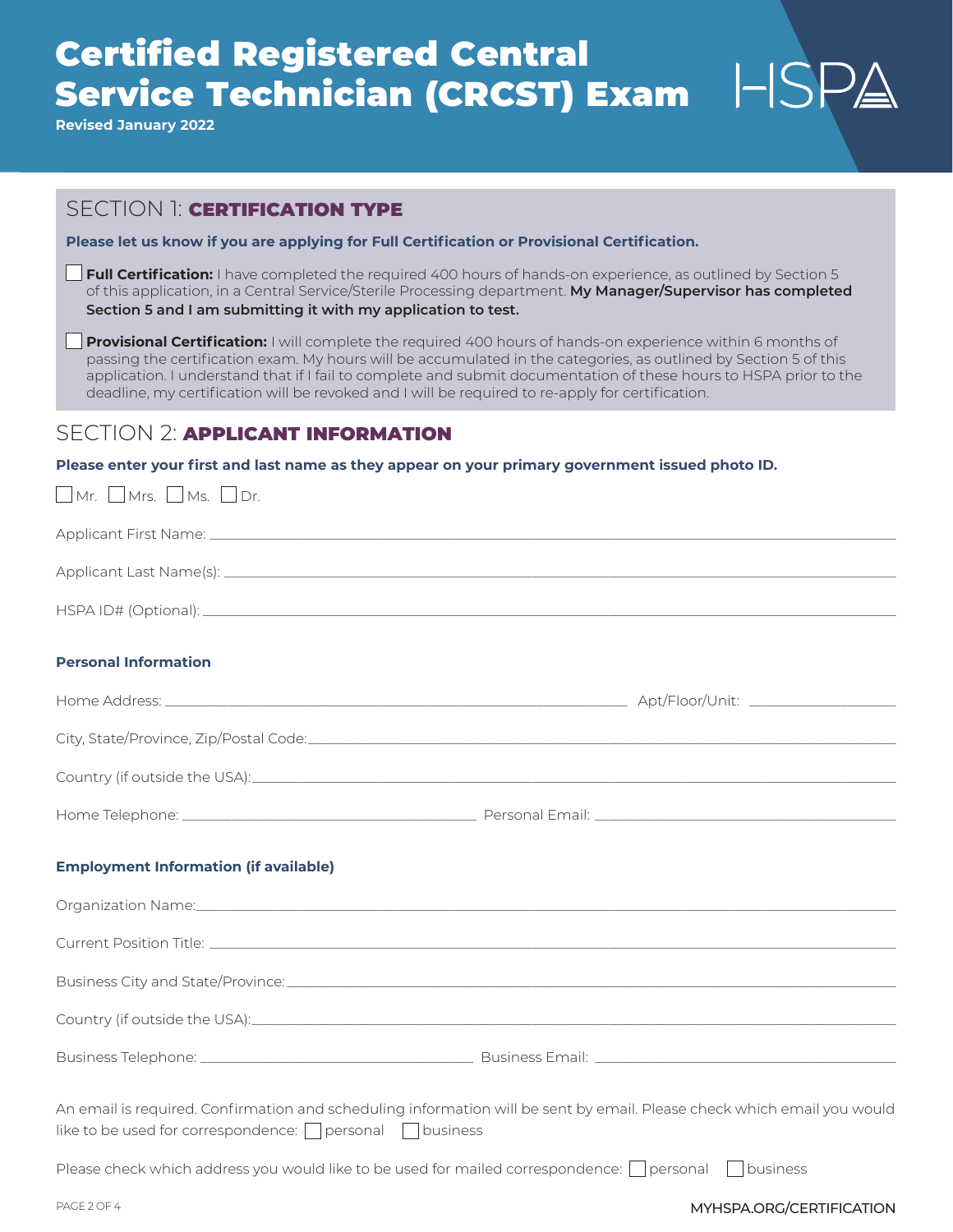# Certified Registered Central Service Technician (CRCST) Exam

**Revised January 2022**

# SECTION 3: STANDARDS OF CONDUCT, DISCLOSURE AND ATTESTATIONS

### **APPLICATION STATEMENT OF UNDERSTANDING**

I hereby apply to take the CRCST exam. By signing below and submitting an exam application and fee, I attest that I have read and understand the HSPA Certification Handbook (available online at myhspa.org) and agree to abide by the certification program's policies and procedures, and adhere to the Association's code of conduct. I agree to inform HSPA, without delay, of any matter that affects my ability to fulfill the certification requirements.

I further certify that the information provided by and about me on this form (and any other subsequent documentation submitted in relation to my certification) is accurate and correct. I understand that the information I provide to HSPA may be audited for verification. I agree to provide any information necessary to verify my experience and authorize HSPA to make any necessary inquiries in this regard. I understand that providing information on this or any document relating to my certification which is determined to be false or purposefully misleading, or in violation of any portion of the Code of Conduct and/or other policies and procedures, may result in disciplinary action, including the possible denial or revocation of certification, as outlined in the disciplinary policy.

#### **Release of Exam Results**

I understand that I will receive an individual score report containing a notification of "pass" or "fail" for the overall examination on screen at the testing center upon completion of the exam, and that HSPA will only release my pass/fail results directly to me, in written format, at the preferred address provided herein. Result reports containing an indication of my performance in each of the content domains are not available orally or electronically, and can take up to two weeks to be delivered. Pass/fail notifications will not be provided to 3rd parties without my prior express written consent. Upon request, HSPA will verify an individuals' current certification status (including their certification effective and expiration dates) to any inquiring party, but will not release the details of an individual's examination(s), including exam scores and the number of exam attempts.

### **Use of Personal Information**

The information provided to HSPA on this form, and in regard to my certification exam, will be used in accordance with HSPA's Confidentiality Policy, included in the Certification Handbook and available online at myhspa.org. If I request and am granted special testing accommodations, HSPA may disclose personal information to third parties as necessary to administer my examination. This may include such information as my disability status, medical condition, or any political, religious, or philosophical beliefs which require accommodation. If HSPA is required by law to disclose confidential information, the individual(s) whose information is released will be notified to the extent permitted by law.

#### **Non-Disclosure Agreement**

This examination is confidential and proprietary. It is made available to me, the examinee, solely for the purpose of becoming certified in the technical area referenced in the title of this exam. I am expressly prohibited from recording, copying, reproducing, disclosing, publishing, or transmitting this examination, in whole or in part, in any form or by any means, verbal or written, electronic or mechanical, for any purpose.

Printed Name: \_\_\_\_\_\_\_\_\_\_\_\_\_\_\_\_\_\_\_\_\_\_\_\_\_\_\_\_\_\_\_\_\_\_\_\_\_\_\_\_\_\_\_\_\_\_\_\_\_\_\_\_\_\_\_\_\_\_\_\_\_\_\_\_\_\_\_\_\_\_\_\_\_\_\_\_\_\_\_\_\_\_\_\_\_\_\_\_\_\_\_\_\_\_\_\_\_\_\_\_\_\_\_\_\_

**Signature** (must be handwritten):  $\Box$ 

Date: \_\_\_\_\_\_\_\_\_\_\_\_\_\_\_\_\_\_\_\_\_\_\_\_\_\_\_\_\_\_\_\_\_\_\_\_\_\_\_\_\_\_\_\_\_\_\_\_\_\_\_\_\_\_\_\_\_\_\_\_\_\_\_\_\_\_\_\_\_\_\_\_\_\_\_\_\_\_\_\_\_\_\_\_\_\_\_\_\_\_\_\_\_\_\_\_\_\_\_\_\_\_\_\_\_\_\_\_\_\_\_\_\_\_

## SECTION 4: Application fee is \$125 usd

Payment must be submitted with the application for processing. We cannot accept purchase orders or payments by phone. The application fee includes the cost to take the exam one time, as well as a \$25 non-refundable processing fee. Subsequent examinations and testing are subject to additional testing fees.

|                                                                                                                                                                                                                                      | □ Check or Money Order enclosed (payable to HSPA) □ VISA □ MasterCard □ American Express □ Discover |
|--------------------------------------------------------------------------------------------------------------------------------------------------------------------------------------------------------------------------------------|-----------------------------------------------------------------------------------------------------|
|                                                                                                                                                                                                                                      |                                                                                                     |
|                                                                                                                                                                                                                                      |                                                                                                     |
|                                                                                                                                                                                                                                      |                                                                                                     |
|                                                                                                                                                                                                                                      |                                                                                                     |
| Zip Code of Billing Address: <u>Container and Container and Container and Container and Container and Container and Container and Container and Container and Container and Container and Container and Container and Container </u> |                                                                                                     |
|                                                                                                                                                                                                                                      |                                                                                                     |

 $\mathsf{LSSPA}$